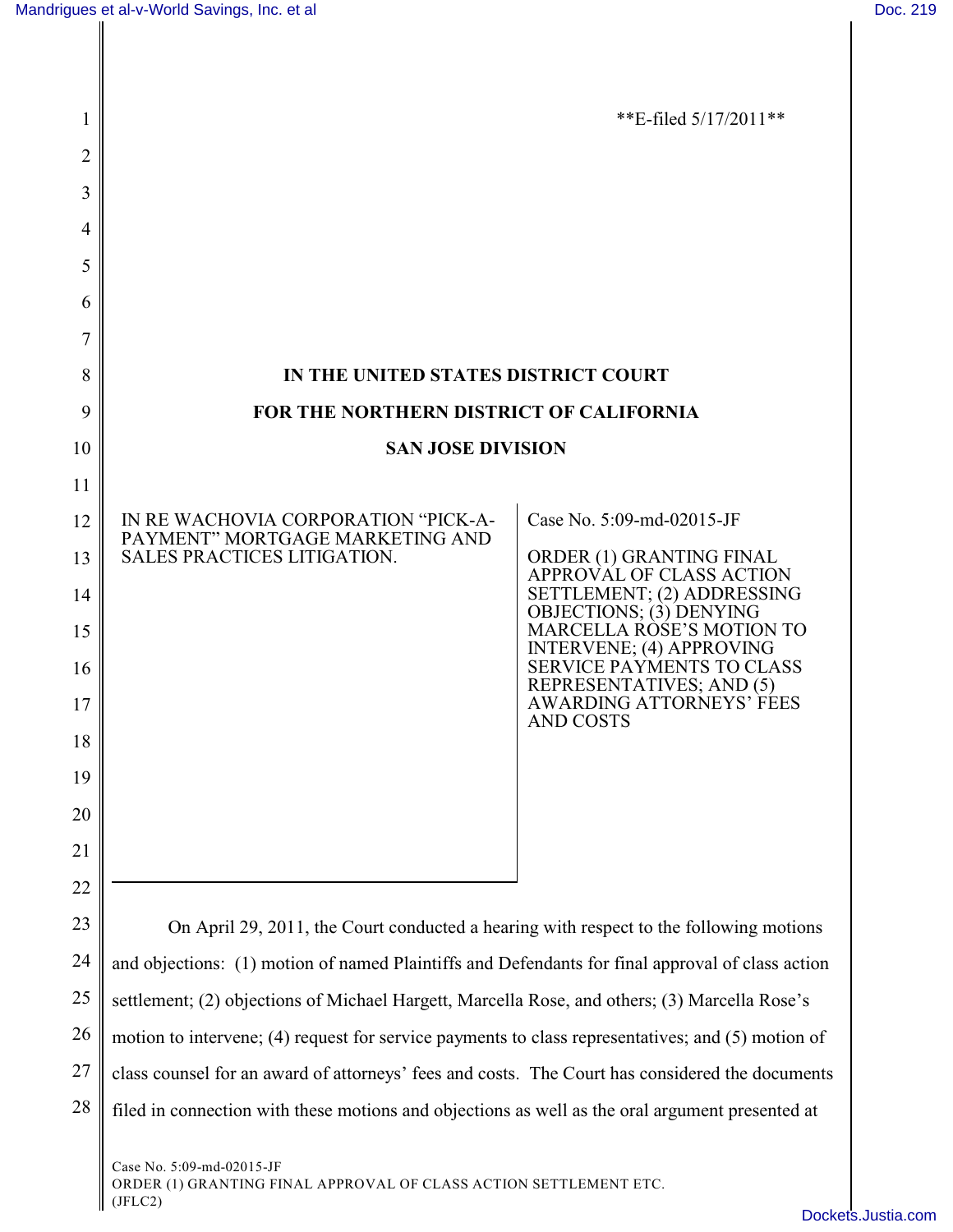1 the hearing. The Court finds and concludes as follows:

2

# **I. FINAL APPROVAL OF CLASS ACTION SETTLEMENT**

3 4 5 6 7 8 9 10 11 12 13 14 This multi-district litigation concerns Defendants' "Pick-a-Payment" mortgage loans, which permitted borrowers to select and make a minimum payment amount for a limited time and subject to certain conditions. Borrowers could choose to make: (1) a fully-amortizing 30-year interest and principal payment such that the loan would be satisfied in the traditional 30-year term; (2) a fully-amortizing 15-year interest and principal payment such that the loan would be satisfied in a 15-year term; (3) an "interest-only payment"; or (4) a lesser, "minimum payment." When a payment was insufficient to pay the interest owed, unpaid interest was added to the loan balance and the outstanding loan balance increased. Plaintiffs allege that the loans violated the federal Truth-in-Lending Act ("TILA"), 15 U.S.C. § 1601 *et seq.*, and various state laws, because the relevant loan documents failed to make adequate disclosures regarding the certainty of negative amortization, the actual payment schedules, the interest rates on which these schedules were based, and the full terms of the parties' legal obligations.

15 16 17 18 19 20 21 22 23 24 In August 2007, Lead Plaintiffs' counsel filed a putative class action in this Court, *Mandrigues v. World Savings, Inc., et al.*, Case No. 5:07-cv-04497-JF. *Mandrigues* was litigated vigorously for several years, during which time the United States Judicial Panel on Multidistrict Litigation transferred to the undersigned for coordinated pretrial proceedings numerous other "Pick-a-Payment" class actions and single-plaintiff actions. After extensive motion practice and the completion of briefing with respect to Plaintiffs' motion for class certification and the parties' cross-motions for summary judgment, the parties reached settlement with the assistance of Judge John K. Trotter (Ret.). On December 16, 2010, following a hearing, the Court granted preliminary approval of the settlement, certified three classes for settlement purposes, and appointed class representatives and class counsel.

25 26 27 The settlement classes comprise individuals who entered into "Pick-a-Payment" loans

with Defendants between August 1, 2003 and December 31, 2008. Settlement Class A consists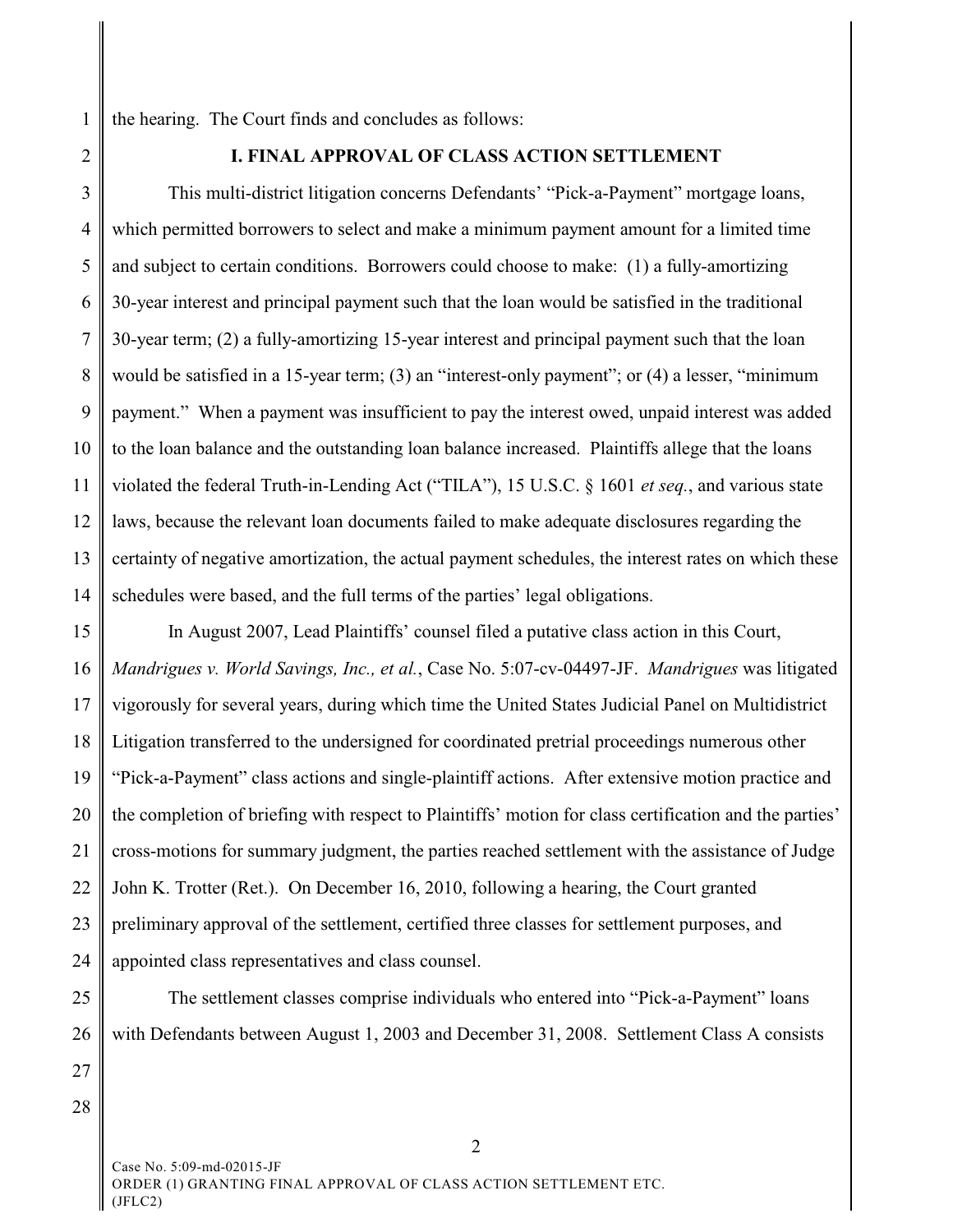1 2 3 4 5 6 7 8 9 10 11 12 13 of borrowers who no longer hold their "Pick-A-Payment" loans<sup>1</sup>; Settlement Class B consists of borrowers who still hold their loans and are not in default; and Settlement Class C consists of borrowers who still hold their loans and are in default. Under the terms of the settlement, Defendants will pay \$50 million to the class. The entire amount of the settlement fund, less service payments to class representatives in a maximum total amount of \$125,000 (discussed below), will be distributed on a *pro rata* basis to Settlement Class A members who have submitted timely, valid claim forms and to Settlement Class B and C members who have not excluded themselves from the settlement. Because the settlement fund will be divided on a *pro rata* basis, no unclaimed portion of the fund will remain after distribution. In the event that a class member fails to cash his or her check within ninety days after issuance despite a required reminder notice from the settlement administrator, the funds from uncashed checks will be used to offset administration and notice expenses; any remaining funds will be distributed by means of a *cy pres* fund to non-profit organizations.

14 15 16 17 18 19 20 21 22 23 In addition to paying \$50 million to the class, Defendants will implement a loan modification program available to qualified Settlement Class C members and to qualified Settlement Class B members who are in "imminent default." Eligible class members first will be considered for the federal Home Affordable Modification Program ("HAMP"). If the class member does not qualify under HAMP or elects not to accept a HAMP modification, the member will be considered for Defendants' new loan modification program, Mortgage Assistance Program 2 ("MAP2R"). The goal of the MAP2R program is to reduce a class member's "DTI"<sup>2</sup> to thirty-one percent or less. In order to accomplish this, Defendants will apply a series of steps such as waiver of accrued interest and other charges, forgiveness of principal, and reduction in interest rate. Once a DTI of thirty-one percent is reached, the loan will be converted into a fully-

- 24
- 25

<sup>26</sup> 27 <sup>1</sup> Settlement Class A includes borrowers who paid off their loans by selling their homes, by refinancing, or by other means. Borrowers who lost their homes as a result of foreclosure are excluded from the class.

<sup>28</sup> <sup>2</sup> "DTI" is the ratio of the class member's first-lien monthly mortgage obligations to his or her gross monthly income.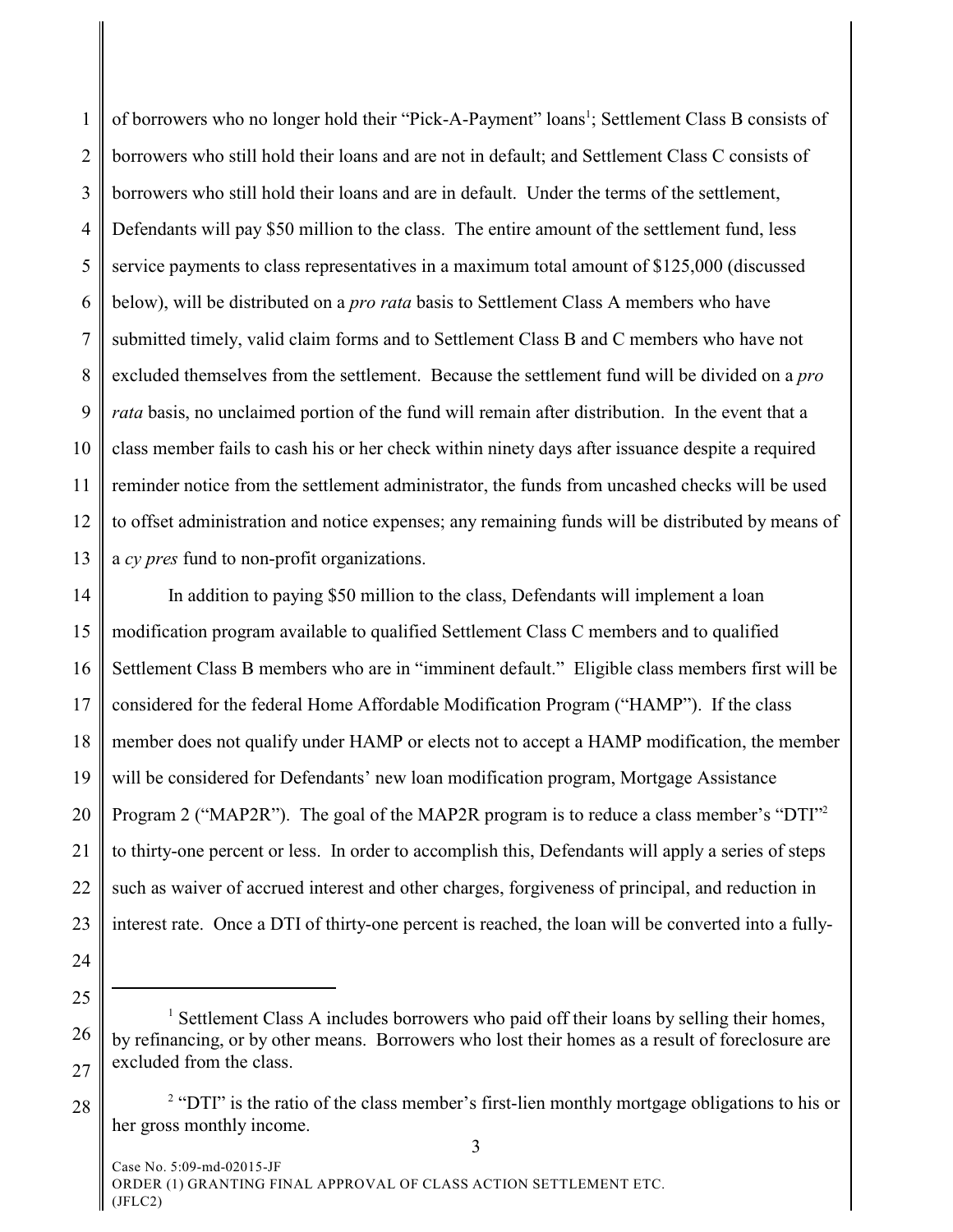1 2 3 4 5 6 7 amortizing loan and the negative amortization feature will be eliminated. Class members who do not qualify for HAMP or MAP2R modifications will receive a written explanation of the reasons for denial. Class counsel will be copied on all such denials and will follow up with Defendants to ensure that the loan modification program is functioning as intended. This Court will retain continuing jurisdiction to interpret and enforce the settlement agreement. Plaintiffs' expert values the benefit to the class conferred by the loan modification program in the range of \$839 million to \$2.7 billion. The loan modification program will remain in place through June 2013.

8 9 10 11 12 13 14 15 Eligible Settlement Class B and C members who are unable to qualify for modifications under HAMP or MAP2R guidelines but who qualify for short-sale or deed-in-lieu of foreclosure under the Home Affordable Foreclosure Alternatives ("HAFA") guidelines will be offered incentive payments of at least \$1,500 for a short-sale or deed-in-lieu of foreclosure. Additionally, Defendants will pay \$1 million for class notices and claims administration costs, and up to \$25 million in attorneys' fees and costs. These latter items – incentive payments, administration costs, and attorneys' fees and costs – will be paid separately by Defendants and will not diminish the \$50 million settlement fund.

16 17 18 19 20 21 22 23 24 25 26 The Court finds the settlement to be "fundamentally fair, adequate and reasonable" as is required under Federal Rule of Civil Procedure 23(e) and applicable Ninth Circuit authority. *See Mego Financial Corp. Sec.* Litig., 213 F.3d 454, 458 (9th Cir. 2000); *Officers for Justice v. Civil Service Commission*, 688 F.2d 615, 625 (9th Cir. 1982). "Assessing a settlement proposal requires a district court to balance a number of factors: the strength of the plaintiffs' case; the risk, expense, complexity, and likely duration of further litigation; the risk of maintaining a class action status throughout the trial; the amount offered in settlement; the extent of discovery completed and the stage of the proceedings; the experience and views of counsel; . . . and the reaction of the class members to the proposed settlement." *Mego Financial*, 213 F.3d at 458. The district court also must satisfy itself that the settlement is not the product of collusion among the negotiating parties. *Id*.

27 28 Although Plaintiffs' pleadings survived a number of motions to dismiss, given the evolution of case law regarding claims such as those at issue here, there is no guarantee that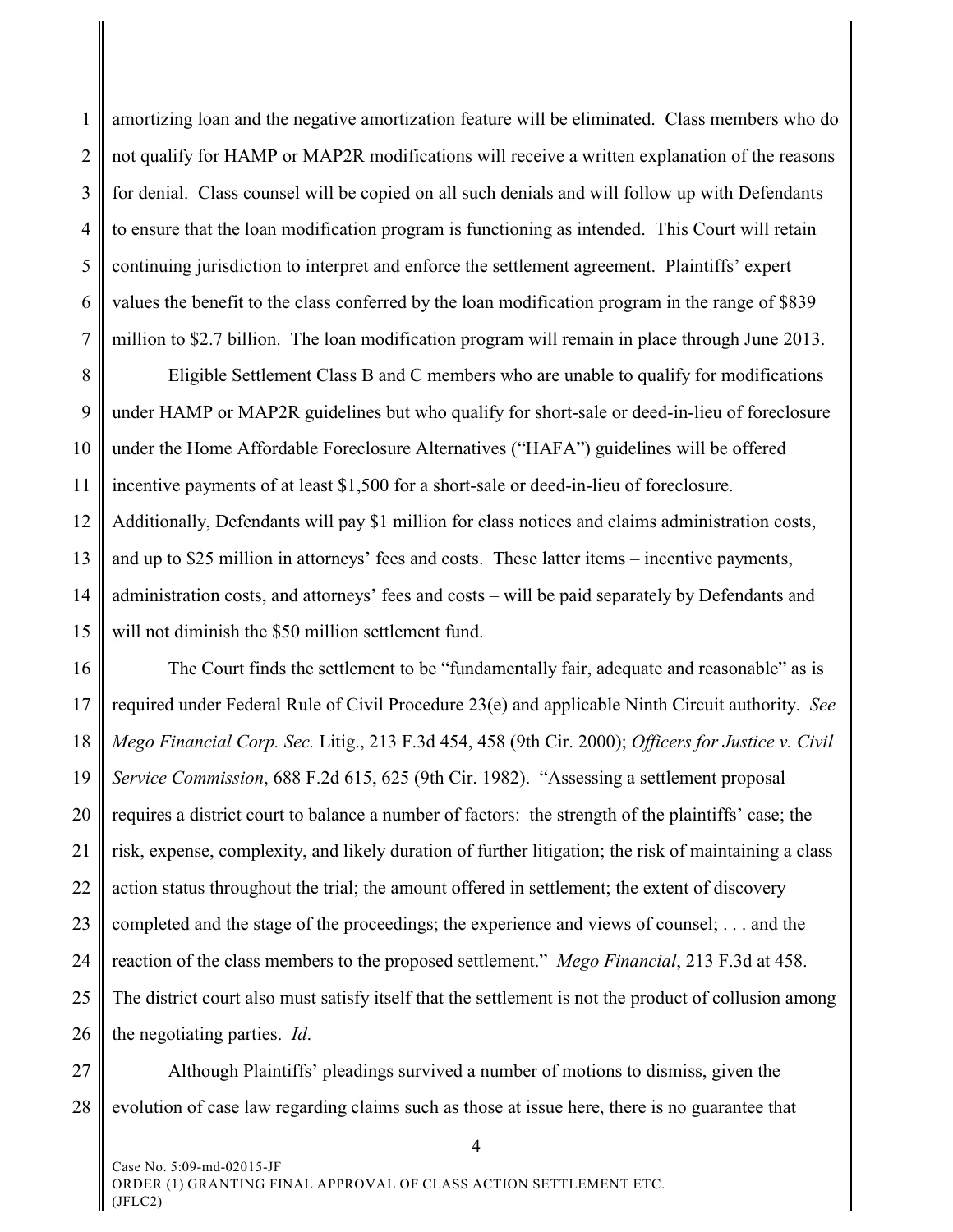1 2 3 4 5 6 7 8 9 10 11 Plaintiffs would have prevailed on summary judgment or at trial. This case is complex, both because of the conglomeration of multiple lawsuits from throughout the country and because of the large number of class members; trial likely would have been protracted. Defendants have offered a substantial amount of money in settlement, and the loan modification program provides significant benefits to the class, as described above. Extensive discovery has been completed – numerous depositions have been taken, and more than 15,000 pages of documents have been produced. Plaintiffs' counsel, who are experienced attorneys, believe that the settlement is extremely favorable to the class. Approximately 516,000 notices were delivered by direct mail to class members, but only a very small percentage objected or opted out, as is discussed more fully below. The settlement was reached after lengthy, arms-length negotiations overseen by Judge Trotter, a nationally known and respected mediator.

12 13 14 15 16 17 18 The Court also concludes that notice of settlement to the class was adequate and satisfied all requirements of Federal Rule of Civil Procedure 23(e) and due process. Class members received direct notice by United States mail, and additional notice was given by publication on the Internet and in *USA Today*. These were the best practicable means of informing class members of their rights and of the settlement's terms. *See Silber v. Mabon*, 18 F.3d 1449, 1453- 54 (9th Cir. 1994) (affirming district court's conclusion that notice by direct mail and publication was best practicable notice).

19 20 21 22 23 24 25 26 27 28 The Court concludes that final certification of the settlement class is appropriate. The four prerequisites of Rule 23(a) are met: the proposed settlement class includes hundreds of thousands of borrowers (numerosity); all class members obtained similar "Pick-a-Payment" loans (commonality); the named class representatives entered into "Pick-a-Payment" loans, and their claims are reasonably coextensive with those of the class as a whole (typicality); and class counsel are experienced and qualified to conduct the litigation, and there is no evidence of collusion (adequacy). The class is adequately defined and clearly ascertainable – class members are individuals who obtained "Pick-a-Payment" mortgage loans from Defendants between August 1, 2003 and December 31, 2008. Finally, common questions of law or fact predominate, as all class members would have to demonstrate that the "Pick-a-Payment" mortgages violated

Case No. 5:09-md-02015-JF ORDER (1) GRANTING FINAL APPROVAL OF CLASS ACTION SETTLEMENT ETC. (JFLC2)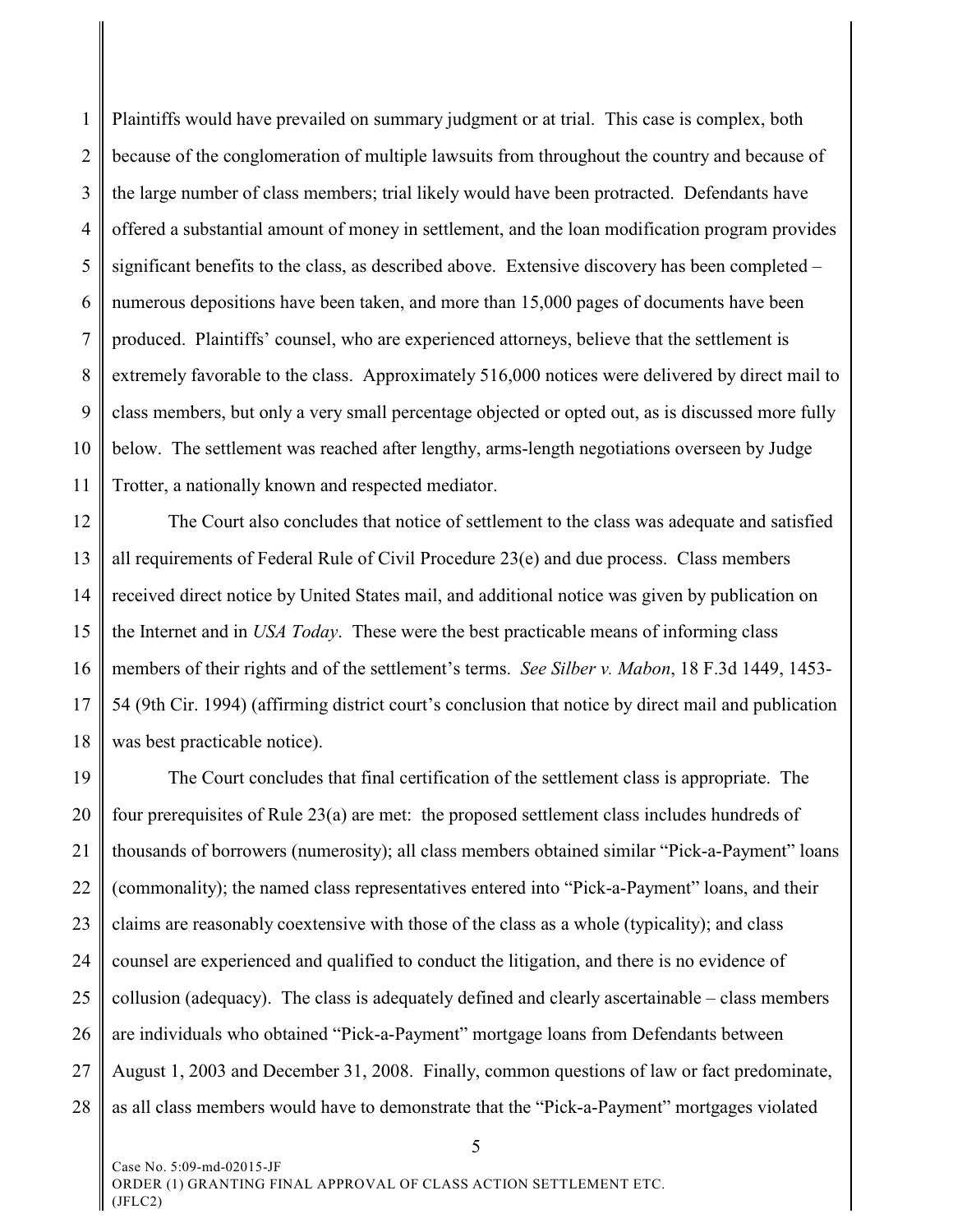1 federal and/or state laws. *See* Fed. R. Civ. P. 23(b)(3).

2 3 4 5 Finally, the Court concludes that Plaintiffs' attorneys are experienced and able, and fairly and adequately have represented and will continue to represent the interests of the class. *See* Fed. R. Civ. P. 23(g). Accordingly, Plaintiffs' attorneys will be appointed as class counsel for purposes of certification of the settlement class.

### **II. OBJECTIONS**

7 8 9 10 11 12 13 14 15 As noted above, 516,000 notices were delivered by direct mail to class members, but only thirty-six timely objections to the settlement were received. This is an objection rate of .007%.<sup>3</sup> Only 456 class members – .08% – requested exclusion.<sup>4</sup> This positive response from the class weighs strongly in favor of approving the settlement, despite the dissatisfaction of some individuals. *See Churchill Village, LLC v. General Electric*, 361 F.3d 566, 577 (9th Cir. 2004) (affirming district court's approval of settlement where forty-five of 90,000 class members objected to the settlement, and 500 class members opted out). However, as the Court noted at the hearing, even one valid objection would be sufficient to show that the settlement is not in the best interests of the class. Accordingly, the objections will be addressed as follows.

16

6

#### **A. Difficulty Navigating the Loan Modification Program**

17 18 19 20 21 A number of class members expressed concern about their ability to navigate the loan modification program. Some related their own negative experiences in detail. As it has expressed on the record a number of times, the Court is particularly concerned with ensuring that the loan modification program actually will work as outlined in the settlement agreement. In the months prior to the final approval hearing, the Court has referred a number of inquiries to class

- 22
- 23 24 25 <sup>3</sup> Five of the thirty-six objections were received from individuals who also opted out of the settlement. Class members who opt out lack standing to object to a settlement. *See In re Vitamins Antitrust Class Actions*, 215 F.3d 26, 28-29 (D.D.C. 2000). If these five objections are excluded, the objection rate is .006%.
- 26 27 28 <sup>4</sup> Seven additional class members made oral requests for exclusion at the hearing. Those requests were granted on the record. An eighth class member, Mr. Vega, made an oral request for exclusion, which was granted, but he subsequently submitted a note to chambers requesting that he be permitted to remain in the class. If the seven additional individuals are considered, then .09% of class members have been excluded from the settlement.

Case No. 5:09-md-02015-JF ORDER (1) GRANTING FINAL APPROVAL OF CLASS ACTION SETTLEMENT ETC. (JFLC2)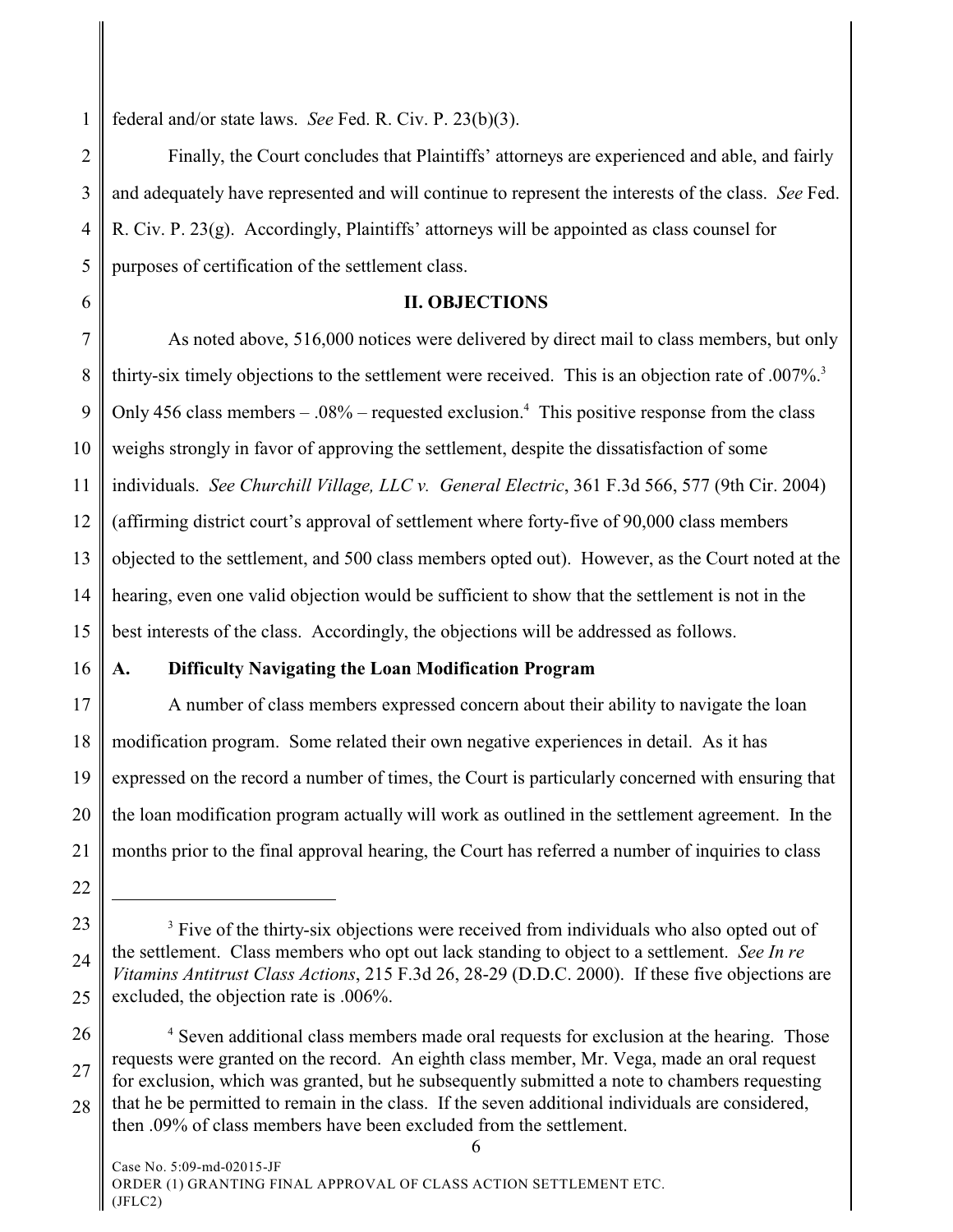1 2 3 4 5 6 7 counsel, who have committed to ongoing involvement in the loan modification process. Class counsel represented that during the sixty days prior to the final approval hearing they assisted thirty to forty class members in obtaining loan modifications. Class counsel also stated on the record that they would be happy to speak with any class member about his or her loan modification efforts. Moreover, the Court expressly has retained jurisdiction over this matter. The Court concludes that these are the best safeguards that realistically could be expected in this type of settlement.

8 9 10 11 12 13 It should be noted that not every class member will be entitled to loan modification. Class counsel confirmed at the hearing that they have reviewed certain denials which were consistent with the terms of the settlement. To the extent that some individuals wish that class counsel had held out for a more favorable program, this type of "should have done better" objection routinely is rejected. *See, e.g., Linney v. Cellular Alaska Partn.*, 151 F.3d 1234, 1242 (9th Cir. 1998).

14

#### **B. Whether the Loan Modification Program Confers a Benefit upon the Class**

15 16 17 18 19 20 21 22 23 24 25 Certain objectors contend that the loan modification program does not confer a benefit upon the class because California and other states have entered into Assurances with Defendants which provide for the identical relief. The Court notes that most of the loans at issue in this case were executed in California, and that California did not enter into an Assurance until after the motion for preliminary approval was filed. The MAP2R program thus was a significant benefit when it was negotiated. More importantly, the state attorney general settlements do *not* give individual borrowers a private right of enforcement. The instant settlement is binding and enforceable, and class members may assert their individual rights under the settlement agreement. Finally, only ten states have entered into Assurances with Defendants; the settlement agreement makes the loan modification program an option to class members in the other forty states.

#### 26 **C. Adequacy of Class Notice**

27 28 Other objectors assert that the class notice was inadequate because it did not disclose how much money each class member would receive under the settlement. It was impossible for the

Case No. 5:09-md-02015-JF ORDER (1) GRANTING FINAL APPROVAL OF CLASS ACTION SETTLEMENT ETC. (JFLC2)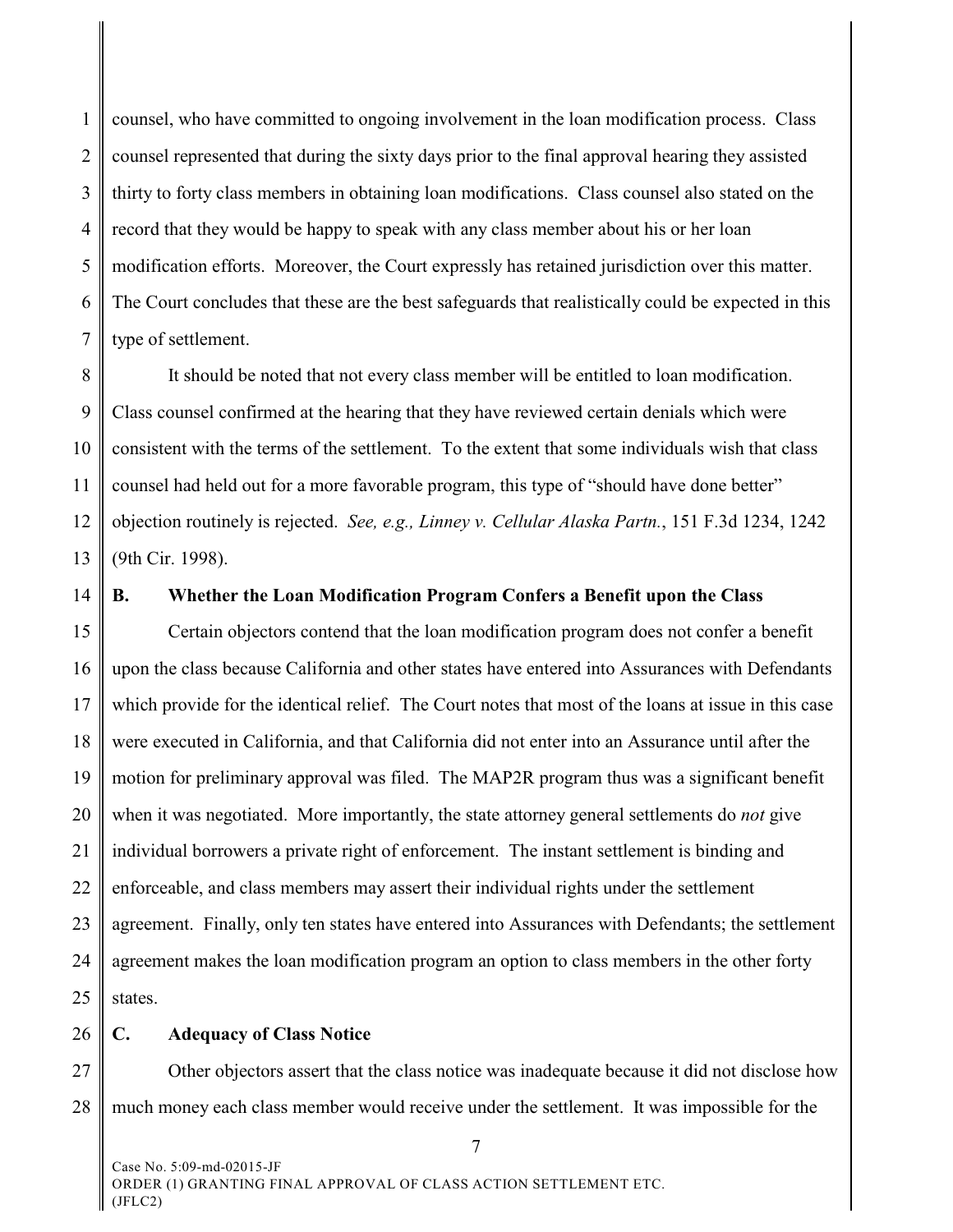1 2 3 4 5 notice to disclose precisely how much money each class member would receive, because although members of Class B and C will receive checks automatically, members of Class A must file claim forms in order to receive a distribution. Because class counsel could not predict how many claim forms would be submitted, they could not predict the amount that will be distributed to each class member.

6

# **D. Distribution of Funds Derived from Uncashed Checks**

7 8 9 10 11 12 13 14 15 16 17 18 19 20 Some objectors challenge the use of undistributed settlement funds to pay administration costs, claiming that this would result in a windfall to Defendants, who otherwise would have to pay administration costs out of pocket. Because the *entire* \$50 million will be distributed to class members on a *pro rata* basis, the only funds at issue are funds from checks that class members fail to cash within ninety days. The administrator is obligated to send out reminder notices with respect to uncashed checks. Accordingly, the amount of money at issue is likely to be quite small. Class counsel assert, and the Court has no reason to doubt, that the cost of redistributing such funds to class members likely would exceed the amount of the funds themselves. Class counsel also point out that in large class actions the administration costs often come out of the funds set aside for distribution to the class. Because Defendants have agreed to pay administration costs of up to \$1 million in this case, separate and apart from the \$50 million set aside for distribution to the class, and given the likelihood that the amount of money in question is likely to be negligible, the Court concludes that there is nothing inherently unfair in permitting funds derived from unclaimed checks to be used for administrative expenses.

21

22

# **E. Argument That Class B Members Should Receive More Benefits Than Class A and Class C Members**

23 24 25 26 27 One class member has expressed dissatisfaction with the fact that all class members are treated equally under the settlement agreement. In her view, an individual who made all her loan payments should be treated more favorably than an individual who defaulted on a loan. While the Court recognizes the frustration that must lie behind such an argument, the Court cannot agree that the settlement's equal treatment of all class members renders the settlement unfair.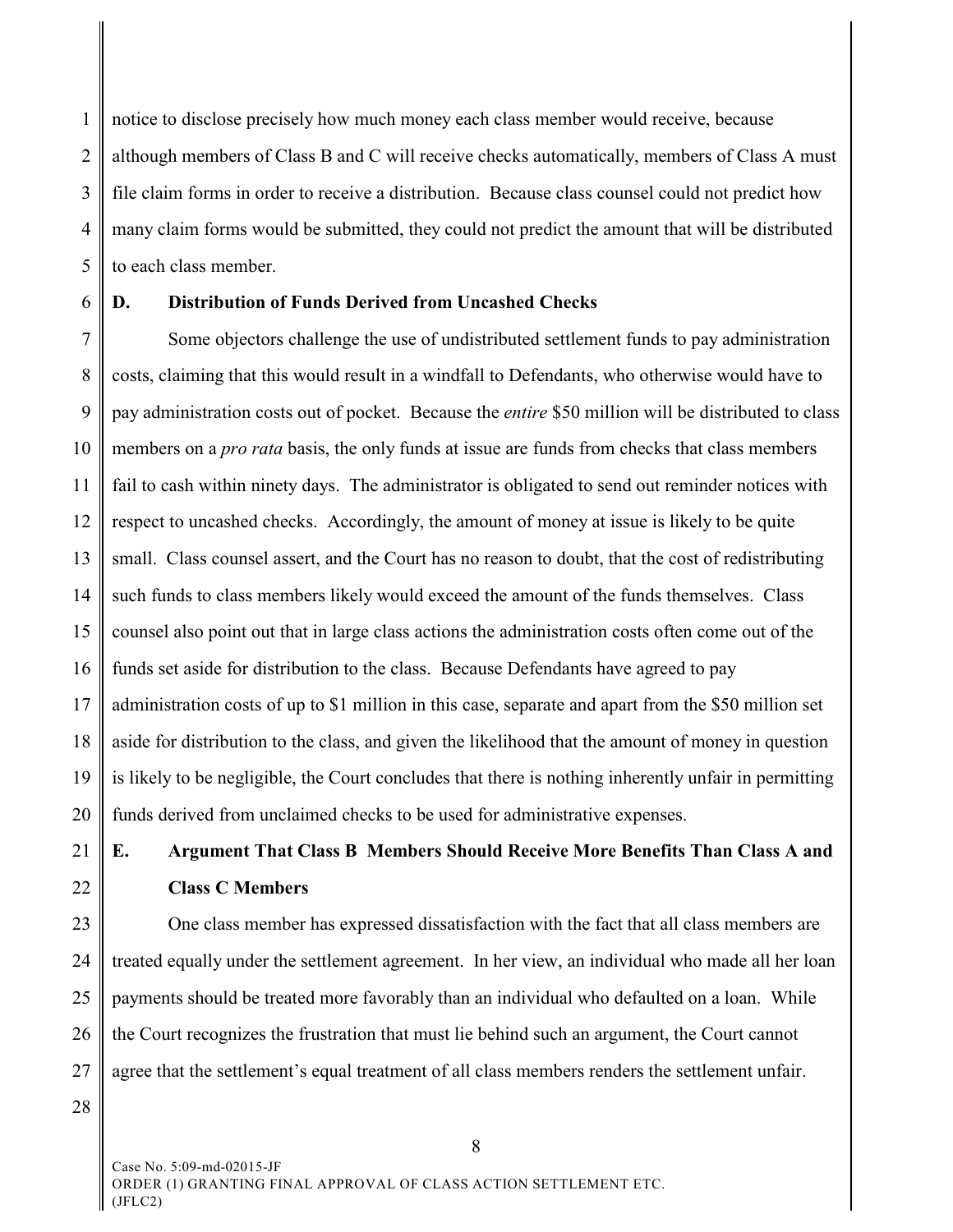1

#### **F. Mr. Hargett's Objection Regarding Potential Deficiency Judgments**

2 3 4 5 6 7 8 9 10 Class member Michael Hargett, an attorney proceeding *pro se* in this matter, filed more than 200 pages of documents objecting to the settlement. He raises a number of the points discussed above, but his primary concern is the possibility that Defendants will pursue deficiency judgments against class members. However, Defendants' recent responses to requests for admission ("RFAs") propounded by Mr. Hargett alleviated this concern. Mr. Hargett read into the record Defendants' responses to a number of RFAs in which Defendants stated that as a general business practice they do not pursue deficiency judgments in connection with foreclosure proceedings involving Pick-a-Payment loans secured by the borrower's primary residence. Based upon those assurances, Mr. Hargett withdrew his objections. 5

11

### **G. Ms. Jones's Objections**

12 13 14 15 16 17 18 19 20 21 Alberta Jones appeared telephonically at the hearing. She expressed generalized concerns regarding the settlement, and she requested leave to opt out of the class. Class counsel responded by noting that Ms. Jones is not a class member, as she obtained her Pick-a-Payment loan prior to the start of the class period. After the hearing, Ms. Jones filed documents suggesting that she believes that she should be a class member. Based upon the redacted copy of Ms. Jones's adjustable rate mortgage note that was submitted by Defendants, it is clear that Ms. Jones obtained her loan on May 23, 2003, which is outside the class period of August 1, 2003 through December 31, 2008. Because Ms. Jones is not a class member, she has no standing to raise objections, *see In re Vitamins Antitrust Class Actions*, 215 F.3d at 28-29, and her request to opt out is moot.

#### 22 **H. Ms. Rose's Objection Re Nondisclosure Of NPV Formula**

23 24 25 Marcella Rose, whose motion to intervene is addressed below, additionally filed an objection to the settlement based upon Defendants' failure to disclose their "net present value" or "NPV" formula. The NPV formula compares the expected economic outcome of the loan with

<sup>27</sup> 28  $<sup>5</sup>$  At the hearing, class counsel acknowledged Mr. Hargett's contributions and requested</sup> leave to compensate him. The Court recognized that Mr. Hargett contributed a great deal to the final approval process and directed class counsel to submit an administrative motion regarding the compensation issue.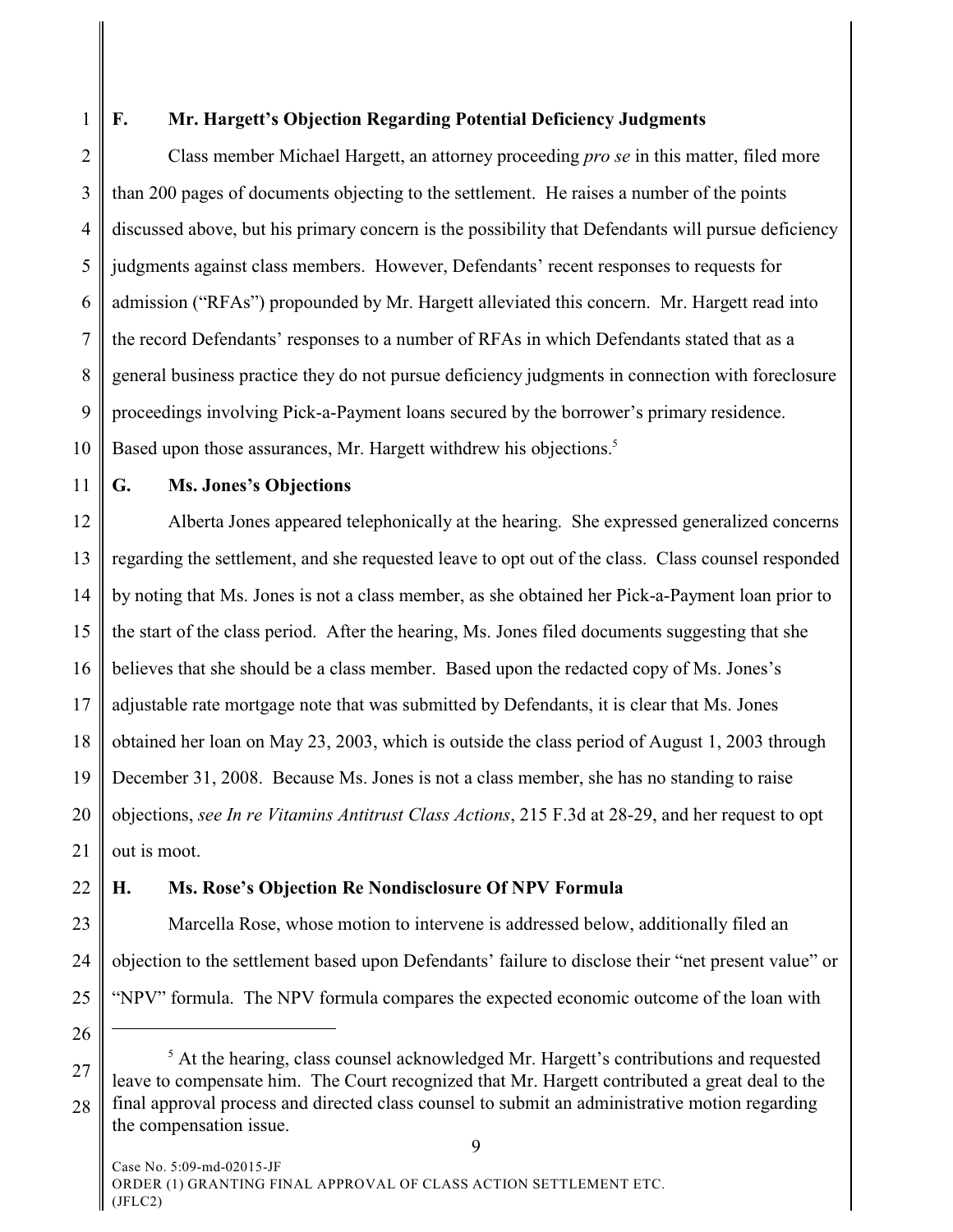1 2 3 4 5 6 7 and without the proposed modification. The calculation depends in part upon the current value of the property securing the loan. The NPV formula has been disclosed to class counsel, who are satisfied. Defendants have offered to disclose the NPV formula to the Court *in camera*. The Court concludes that Defendants are not required to disclose their NPV formula to class members; the loan modification program is laid out in detail in the settlement agreement – Defendants need not disclose every aspect of their methodology in order to render the settlement fair and adequate.

8

#### **III. MOTION TO INTERVENE**

9 10 11 12 13 14 15 Ms. Rose also has filed a motion to intervene. She presently is litigating a separate lawsuit, *Rose v. Wachovia*, in the Central District of California. That lawsuit asserts a number of claims that are unrelated to the failure disclose negative amortization at loan origination. Ms. Jones argues that her Central District complaint could be read broadly enough that there would be some overlap between that suit and this one. She also contends that she should be permitted to intervene in the instant action in order to represent individuals who were "forced" to sell their homes in order to pay off their loans.

16 17 18 19 20 21 22 23 24 25 26 27 In the Ninth Circuit, there are four requirements for intervention as of right under Federal Rule of Civil Procedure 24(a)(2): "(1) the application for intervention must be timely; (2) the applicant must have a 'significantly protectable' interest relating to the property or transaction that is the subject of the action; (3) the applicant must be so situated that disposition of the action may, as a practical matter, impair or impede the applicant's ability to protect that interest; and (4) the applicant's interest must be inadequately represented by the existing parties in the lawsuit." *Nw. Forest Res. Council v. Glickman*, 82 F.3d 825, 836 (9th Cir. 1996) (citation omitted). Alternatively, a court may grant permissive intervention under Rule 24(b) if there is an independent ground for jurisdiction, the motion to intervene is timely, and a common question of law or fact exists. *Southern Calif. Edison Co. v. Lynch*, 307 F.3d 794, 803 (9th Cir. 2002). Even if the threshold requirements for permissive intervention are met, a court has discretion to deny permissive intervention. *Id*.

28

These requirements are not satisfied here. The application for intervention is untimely.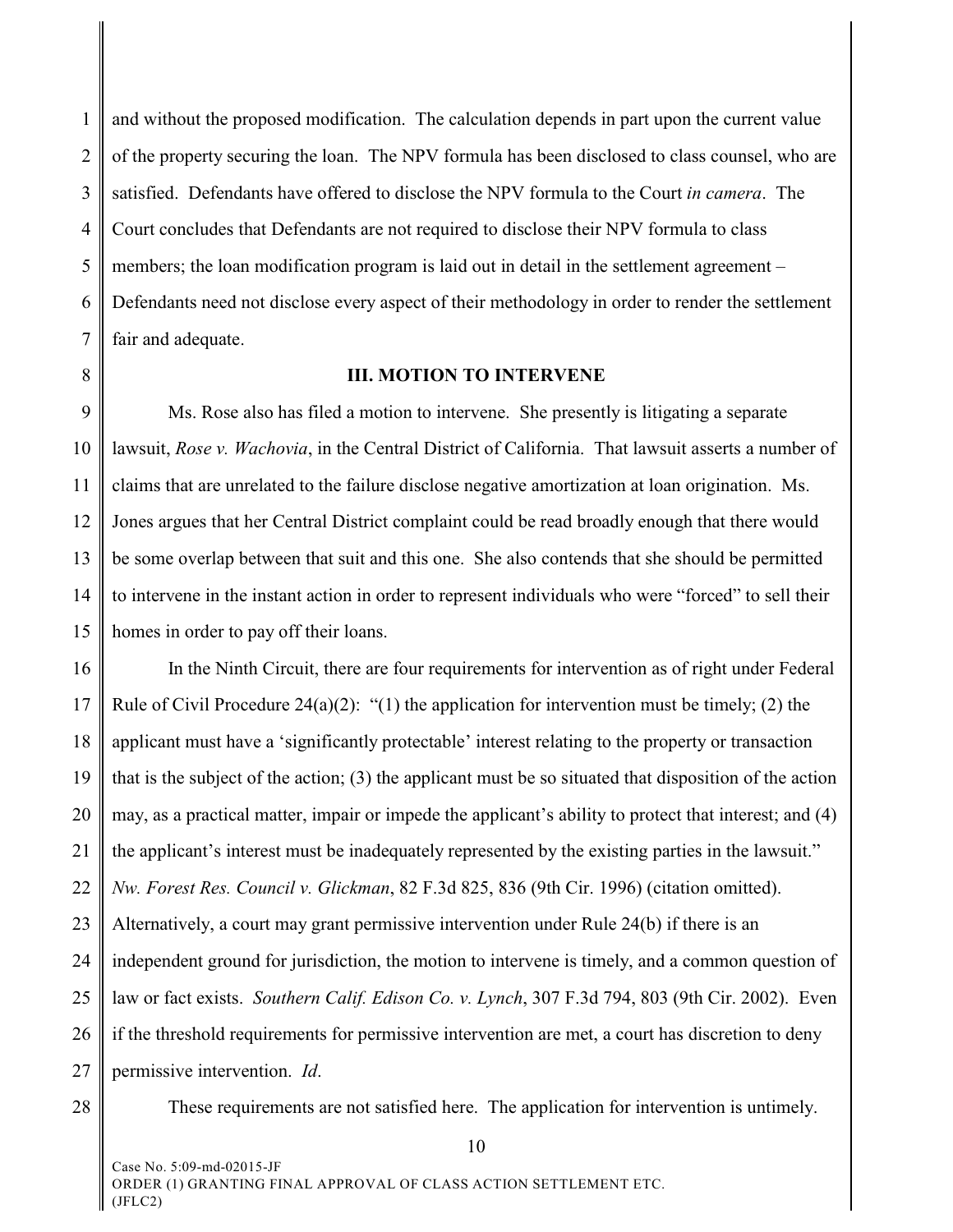1 2 3 4 5 6 7 8 9 10 As noted above, this action has been litigated vigorously for almost four years. The instant settlement is the product of months-long, arms-length negotiations. Ms. Rose's application, filed on the eve of the final approval hearing, simply is too late. The bulk of Ms. Rose's legal claims appear to be unrelated to the claims that are the subject of the instant action. To the extent that Ms. Rose is a Class A member, her interests are represented in this action. While she attempts to carve out a group of class members who have been "forced" to sell their homes in order to pay off their loans, the Court understands that borrowers who ended up with Pick-a-Payment loans often felt financial pressure to either sell their homes, or to refinance the loans. The Court is at a loss to discern a legally significant difference between those who chose to sell and those who chose to refinance.

11 12 13 If Ms. Rose believes that a better deal may be struck with Defendants, she is free to opt out and try her luck with her own lawsuit. At the hearing, the Court granted Ms. Rose's alternative request to opt out of this settlement.

14

## **IV. SERVICE PAYMENTS TO CLASS REPRESENTATIVES**

15 16 17 18 19 20 21 Courts often award service payments to class representatives in compensation for shouldering significant burdens during the litigation: retaining counsel, producing documents, responding to written discovery, and conferring with counsel. *See, e.g., Mego Financial*, 213 F.3d at 463 (9th Cir. 2000) (approving incentive awards of \$5,000 to each of two class representatives in a settlement of \$1.725 million). The Court concludes that the proposed incentive payments, ranging between \$2,500 and \$14,250 per named plaintiff and totaling \$125,000, are appropriate.

22

#### **V. ATTORNEYS' FEES AND COSTS**

23 24 25 26 27 28 "Under Ninth Circuit law, the district court has discretion in common fund cases to choose either the percentage-of-the-fund or the lodestar method." *Vizcaino v. Microsoft Corp*., 290 F.3d 1043, 1047 (2002). The benchmark award is twenty-five percent of the recovery obtained, "with 20-30% as the usual range." *Id*. Although the twenty-five percent benchmark rate is a starting point for analysis, it may be inappropriate in some cases. *Id*. at 1048. "Selection of the benchmark or any other rate must be supported by findings that take into account all of the

Case No. 5:09-md-02015-JF ORDER (1) GRANTING FINAL APPROVAL OF CLASS ACTION SETTLEMENT ETC. (JFLC2)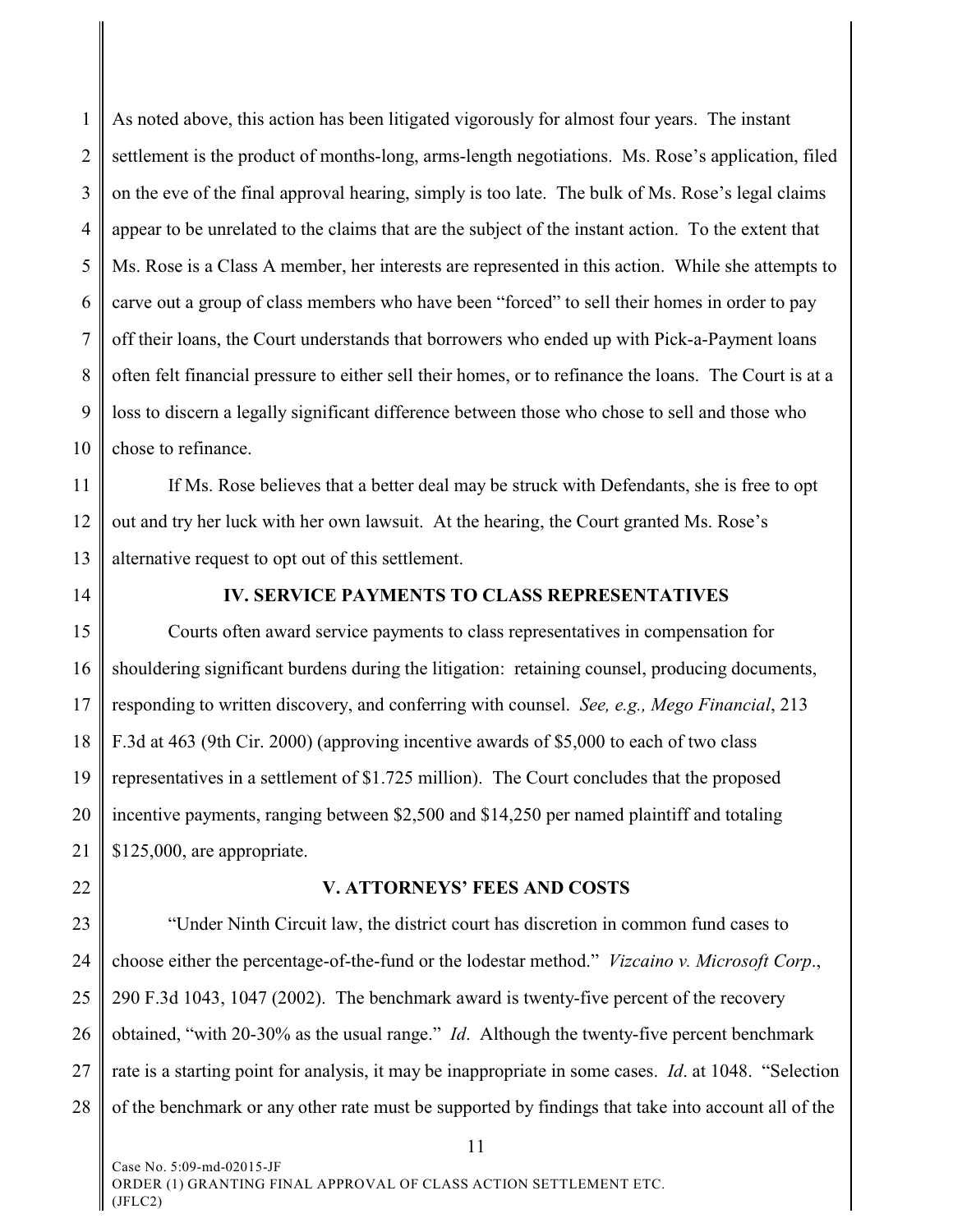1 2 3 4 5 circumstances of the case." *Id*. Relevant circumstances include the results achieved for the class, the risk to class counsel, benefits to the class other than the cash settlement fund, market rates for contingency fee retainers, and the burdens assumed by class counsel during the representation. *Id*. at 1048-50. The lodestar method may be used as a cross-check of the percentage method. *Id*. at 1050.

6 7 8 9 10 11 12 13 14 15 16 17 18 Class counsel request an award of \$25 million. Defendants have agreed to pay attorneys' fees and expenses of up to \$25 million separate and apart from the class fund of \$50 million and administrative costs up to \$1 million. If the Court were to consider only these cash components of the settlement, counsel request approximately one-third of the recovery. However, the loan modification component of the settlement confers a significant additional benefit on the class. Class counsel present the opinion of Yale Law Professor Jonathan Macy, who estimates that the value of the loan modification component is in excess of \$800 million and possibly as high as \$2.7 billion. If these figures are even remotely accurate, then \$25 million is far less than the twenty-five percent benchmark commonly awarded in this circuit. A lodestar cross-check supports an award of \$25 million. Counsel have documented hourly fees in excess of \$11 million. Thus an award of \$25 million would require application of a multiplier of 2.2, which is well within the acceptable range. *See, e.g., Vizcaino*, 290 F.3d at 1051 (approving multiplier of 3.65).

19 20 21 22 23 24 25 26 27 The Court recognizes that class counsel assumed substantial risks and burdens in representing Plaintiffs in this action. Numerous "Pick-a-Payment" class actions and singleplaintiff actions have been rolled into the original case for coordinated pretrial proceedings. The case has been vigorously contested: extensive discovery has been conducted, several motions have been heard, and several more have been briefed. Class counsel have committed to render continuing aid to class members who are attempting to obtain loan modifications. In the Court's opinion, class counsel comported themselves in a capable and professional manner throughout the case, and they obtained an excellent result for the class. Accordingly, the Court has no hesitation in awarding attorneys' fees and costs in the amount of \$25 million.